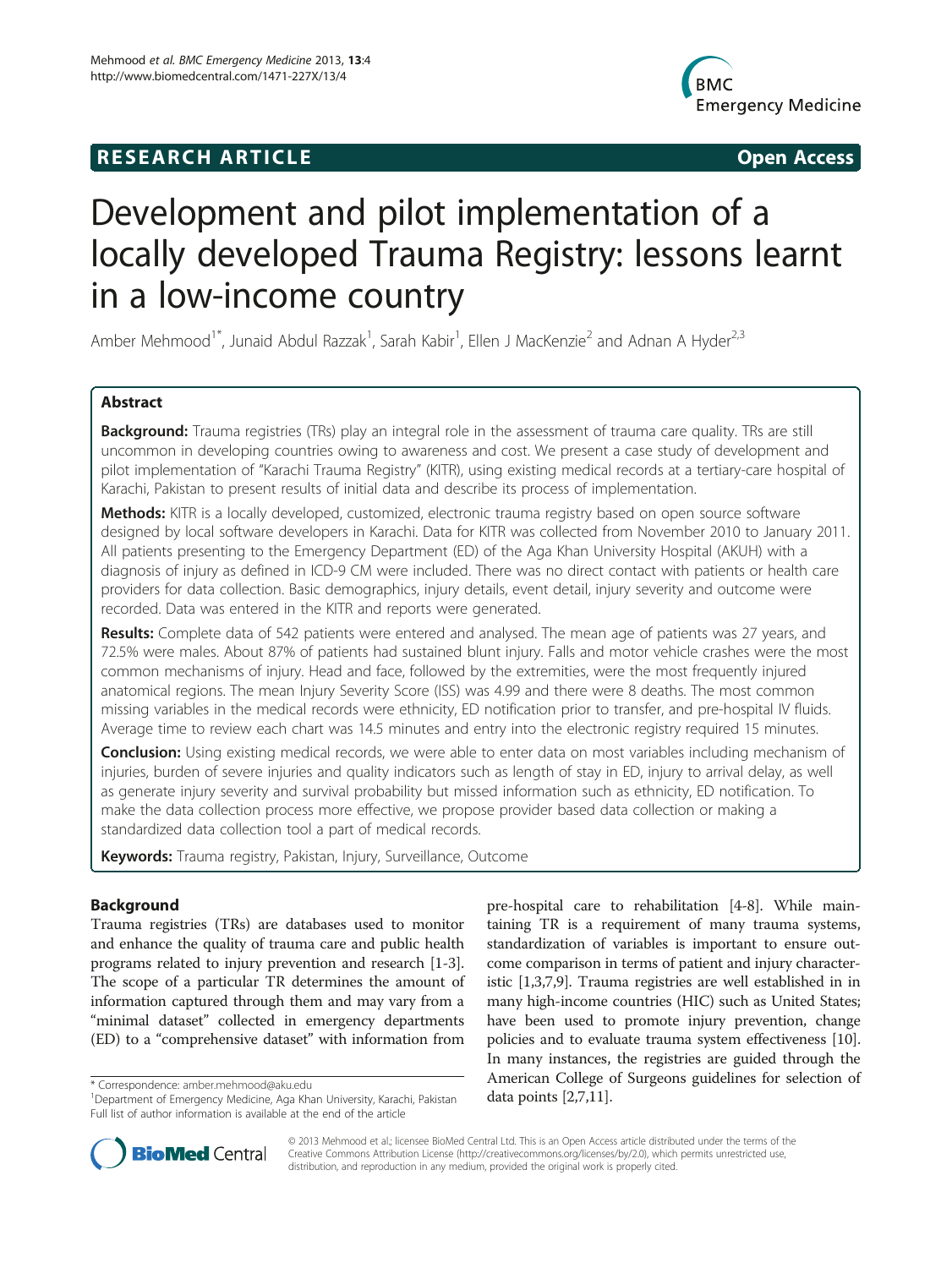Ninety per cent of trauma- and injury-related deaths and disabilities occur in low-and middle-income countries (LMICs) [[12](#page-6-0)]. A significant number of these deaths can be averted through improvement in trauma care in these countries [\[6,13-16\]](#page-6-0). However, because information on injuries and trauma from LMICs is most often based on routine health surveys, surveillance reports, police data and hospital-based case series, information about the process and quality of trauma care or clinical outcomes is lacking [[8](#page-6-0),[12,17-20\]](#page-6-0). Limited useful information on trauma care in LMICs underscores the importance of TRs in these settings. Examples of successful implementation of trauma registries in LMICs are also uncommon due to the cost of obtaining and maintaining a TR [[1,3,12,16\]](#page-6-0).

Currently available commercial TRs such as Collector©, Trauma One© and NTRACS© are expensive products. For instance, Collector© which has over 1500 clients in 10 countries, costs about 7500 USD for application and 2500 USD for yearly license. The cost of training and updates are in addition to maintenance, which makes it and other commercial products inaccessible for many LMICs. TRs in many of the developing countries are under-developed, incomplete and used for surveillance purposes [[3](#page-6-0)]. A locally developed electronic trauma registry is thus needed to assess injury adjusted trauma outcomes and to test this software in a hospital setting.

The objective of this study is to describe the structure, process of development and pilot implementation of a locally developed, electronic trauma registry – the "Karachi Trauma Registry" (KITR) - from Karachi, Pakistan using existing medical records. We also share the lessons learnt during the implementation in a low income country.

# Methods

# The development of electronic trauma registry

The development of electronic registry was a four step process (Figure 1) which was followed by pilot testing. The development began in December 2008 with finalization of variables by a team consisting of a general surgeon, emergency physician, and public health professionals with special interest in trauma outcome research. In the next step, the IT experts were consulted for software and application design. The variables were organized for calculation of survival probability as well as ensuring that all the stages in-hospital treatment were recorded with date, time and interventions. The development of the electronic registry (KITR) required multiple iterations between March-August 2009, and open source softwares were used during the programming. The first software version was pre-tested on 120 trauma cases in August-October 2009 to check the data entry, any errors, collation of data and back-hand calculators. Based on the findings of pre-test, further modifications were carried out. The final product was a Windows- $XP^{\circledast}$  based software which





could be installed as a stand-alone database system on PC and required Pentium III or higher processor, with a hard disk storage capacity (RAM) of at least 1 GB. The registry was based on SQL Server  $2005^{\circ}$  and is also supported by SQL Server express<sup>®</sup>, which provides storage, processing and controlled access of data. KITR required dot net (.Net) Framework  $3.0^{\circ}$  and Microsoft Excel 2007 $^{\circ}$  for pivot table analysis but does not require an internet connection.

# Data handling and derivation of trauma indices

To facilitate data entry, separate tabs for recording patient demographics, injury details, emergency evaluation, treatment, in-hospital course and discharge details were provided (Figure [2](#page-2-0)). Several dropdown menus and a checklist were provided to minimize free text entry as much as possible. The built-in spread sheets and calculators helped store, collate and analyse data. Details of insurance or payer information were, however, not a part of the registry. The software was password protected and security of the database was ensured by encryption at the server, which was also login sensitive. The KITR used International Statistical Classification of Diseases and Related Health Problems (ICD 9 - CM) and Abbreviated Injury Scaling (AIS) 2005 [\[21](#page-6-0)] for standardization of definitions and injury scaling. The registry was capable of generating different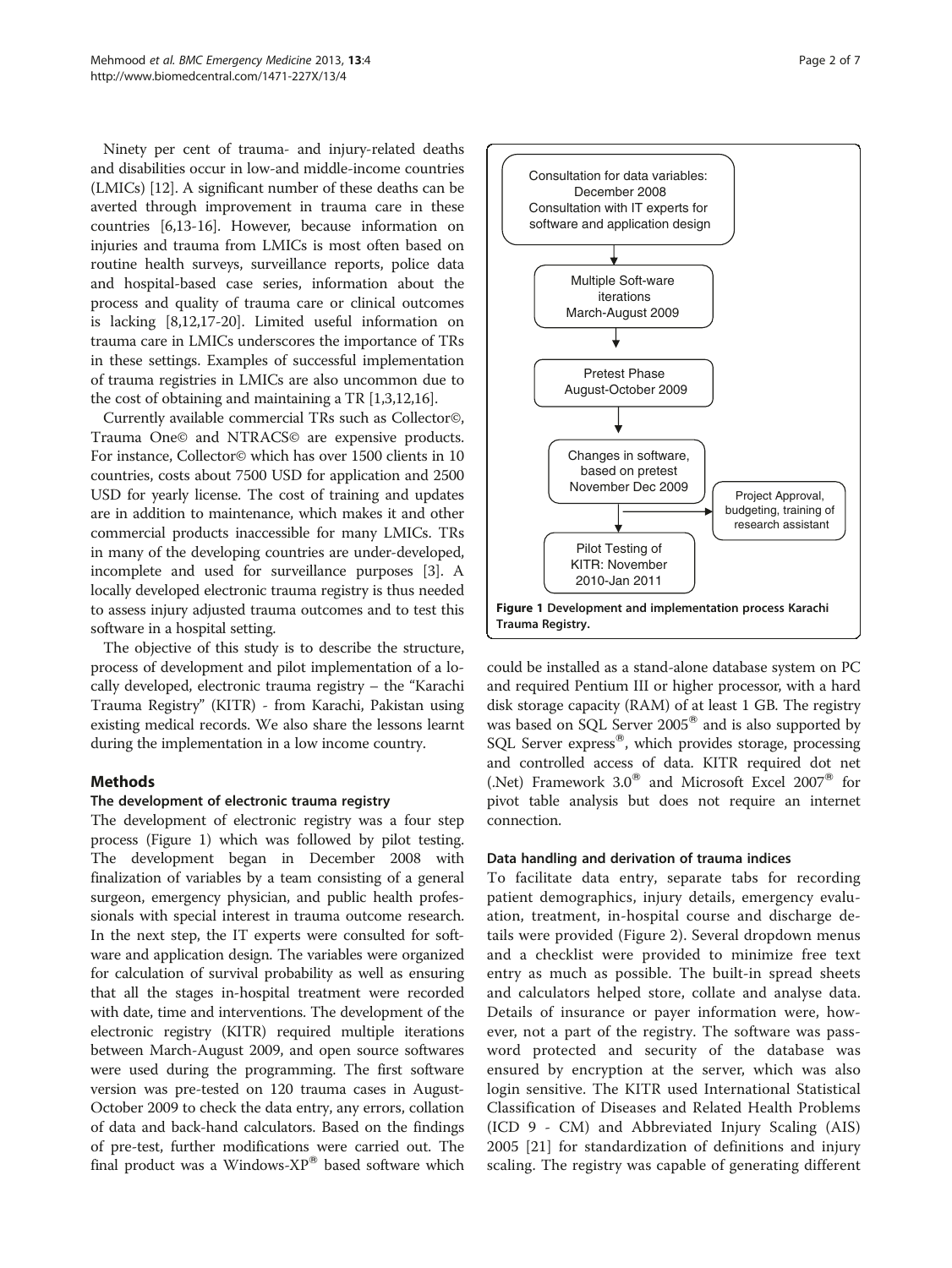<span id="page-2-0"></span>

| AG.<br><b>New Patient</b> | 8<br><b>Injury Details</b><br>Patient Details<br>Emergency | Monitoring and Support  | $-14$<br>Discharge<br>$E = \Omega$ |                           |
|---------------------------|------------------------------------------------------------|-------------------------|------------------------------------|---------------------------|
| ँ०                        | Medical Record No.:<br>Date of Arrival:                    | 1-Nov-2010 11:44 PM     | Injury Date/Time:                  | 31-Oct -2010 10:44 PM     |
| Save Trauma               | Airway Type:<br>(None)<br>Mechanism of Injury:             | Motor Vehicle Crash     | Car                                | Rickshaw                  |
| ්ව                        | Ambulance<br>۰<br>Mode of Arrival:                         | Survivor of fatal crash | Bike<br><b>Bus</b>                 | Animal Cart<br>Padestrian |
| Close                     | (None)<br>Place of Occurence:                              | ۰                       | <b>Heavy Vehicle</b>               |                           |
|                           | <b>Injury Description</b>                                  |                         |                                    |                           |
| Search                    | Penetrating:                                               |                         |                                    |                           |
|                           | Head<br>F<br>Back                                          | Fracture                |                                    |                           |
|                           | Facial/Dental<br>Abdomen<br>π                              | Amputation<br>戸         |                                    |                           |
| Report                    | Neck<br>Diffuse Tendemess                                  | Minor Lac               |                                    |                           |
|                           | Genital<br>Chest                                           | <b>Trauma Arrest</b>    |                                    |                           |
| $\rightarrow$             | Between Mid Clay<br><b>Buttocks</b><br>tension Pneumo      | Unknown                 |                                    |                           |
| Import/Export             | Extremity                                                  |                         |                                    |                           |
|                           | Blunt:<br>Head<br><b>Back</b>                              | Fracture                |                                    |                           |
| 3                         | Facial/Dental<br>Abdomen                                   | Amputation<br>m         |                                    |                           |
| Help                      | Neck<br>Diffuse Tendemess                                  | Minor Lac/Bruise        |                                    |                           |
|                           | Genital<br>Chest                                           | <b>Trauma Arrest</b>    |                                    |                           |
| in.                       | <b>Flail Chest</b><br><b>Buttocks</b>                      | Unknown                 |                                    |                           |
| LogOff                    | tension Pneumo<br>Extremity                                |                         |                                    |                           |
|                           | GCS                                                        |                         | <b>Injury Modifiers</b>            |                           |
|                           |                                                            |                         |                                    |                           |
|                           | E:<br>Obeys Command<br>Spontaneous<br>М.<br>۰              | Oriented<br>V-          | None<br>$\overline{\phantom{a}}$   | Car seat                  |
|                           |                                                            |                         | Air bag<br>Seat Belt               | Helmet<br>Unknown         |
|                           | Initial GCS 15                                             |                         |                                    |                           |

trauma scores (Glasgow Coma Scale, Revised Trauma Score, Injury Severity Score) and probability of survival (Trauma Injury Severity Score - TRISS) score [[22\]](#page-6-0).

# Pilot implementation

The pilot study was conducted over a three-month period (November 2010 to January 2011) in the ED of the AKUH in Karachi, Pakistan.

# Setting

AKUH is a 650- bedded tertiary referral centre, with 50,000 annual ED visits and training programs in Emergency Medicine and Trauma Surgery among others. The hospital has a 24-hours on-call trauma team comprising of Emergency physicians and residents from general surgery, orthopaedics, anaesthesia and neurosurgery. Some of the health information is available as electronic records such as triage list, admissions, laboratory, radiology, discharge summaries etc. while the history and physical examination and progress notes are manually written in the files.

# Case definition

All trauma patients presenting to the ED with history of trauma within 24 hours, or transferred from other hospitals and coded as International Classification of Disease

(ICD) injury codes (ICD-9-CM 800–959.9) were included in this study. Isolated hip fractures and dead-on-arrival trauma patients were excluded. Since AIS and TRISS scores cannot be derived for poisoning, these cases were also excluded. The cases included both genders and all age groups.

# Data sources

The data sources included medical records; doctors' and nurses' notes; laboratory, radiology, and operative reports and discharge summaries. Daily report of ED visits with age, primary complaint and disposition was obtained from the electronic health information system. The triage, admission, and ED discharge list were utilized to capture patients with injuries.

# Data collection and entry

For this pilot study the medical records of trauma patients were reviewed by a research assistant trained in medical chart abstraction, ICD-9 injury codes, AIS and injury severity scoring. A form was used for data collection, which did not involve direct contact with patients or their attendants. The information consisted of details about the patient's demographics, injury event and mechanism, physiological parameters, investigations, severity of injury, operative and non-operative procedures,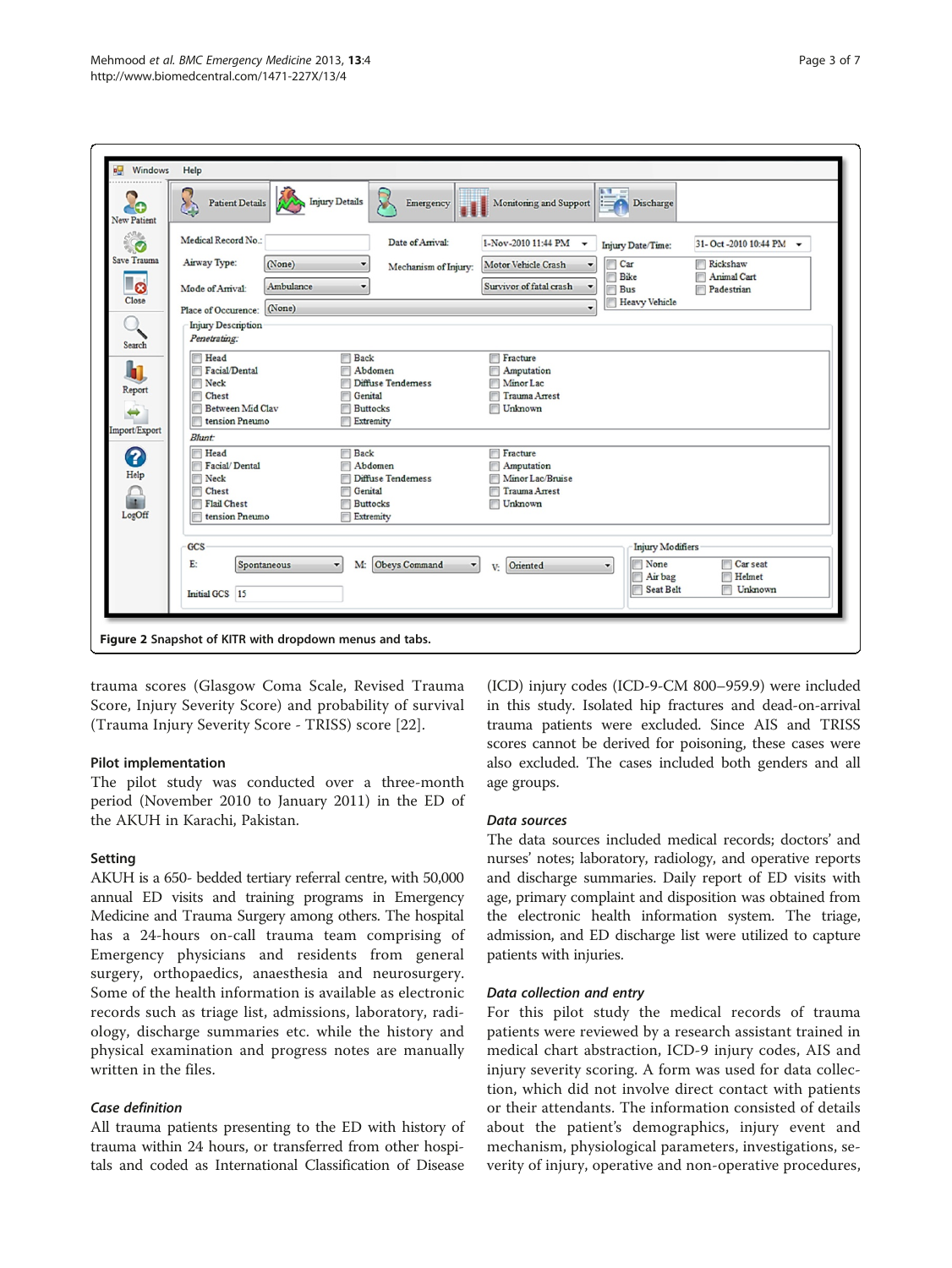complications, discharge capacity and follow-up until patient's discharge from the hospital or death of the patient.

Random checks of the medical charts were performed by the principal investigator for accuracy and completeness of data collection during the study to compare the actual information and that on the hard copies. All ICD codes and AIS scores were cross checked prior to data entry by the PI and errors were corrected. All Electronic records were cross checked for accuracy and discrepancies noted, however once data entry had taken place, no items were changed, modified, or corrected. Missing or incorrect items were listed as shown in the Table 1.

#### Table 1 Item completion and errors

| S. No.         | All patients $(n = 542)$               | Data completion<br>(in percent) | Errors<br>identified |
|----------------|----------------------------------------|---------------------------------|----------------------|
| 1              | Age                                    | 100                             | 1                    |
| $\overline{2}$ | Gender                                 | 100                             | 0                    |
| 3              | Unique ID                              | 100                             | 0                    |
| 4              | Ethnicity                              | 100                             | 1                    |
| 5              | City ID                                | 100                             | $\Omega$             |
| 6              | Place of occurrence                    | 97.23                           | 0                    |
| 7              | Mode of arrival                        | 100                             | 1                    |
| 8              | Date of arrival                        | 100                             | $\Omega$             |
| 9              | Injury time                            | 100                             | 0                    |
| 10             | Injury mechanism                       | 100                             | 0                    |
| 11             | Transfer in                            | 97.6                            | 0                    |
| 12             | Trauma code activated                  | 96.9                            | 0                    |
| 13             | ICD-9 code                             | 100                             | 6                    |
| 14             | AIS code                               | 98.3                            | 9                    |
| 15             | Injury severity Score                  | 98.3                            |                      |
| 16             | Revised trauma score                   | 100                             | 3                    |
| 17             | <b>TRISS</b>                           | 97.9                            |                      |
| 100            | ED exit time                           | 100                             | 0                    |
| 19             | Discharge date                         | 100                             | 0                    |
| 20             | Final outcome                          | 100                             | 0                    |
| 21             | Discharge capacity                     | 99.8                            | 1                    |
|                | Where applicable (n):                  |                                 |                      |
| 22             | Safety equipment (179)                 | 97.7                            | $\Omega$             |
| 23             | Operative procedures<br>(137)          | 100                             | 0                    |
| 24             | In-hospital blood<br>products (53)     | 100                             | 0                    |
| 25             | Radiological imaging in<br>ED (391)    | 100                             | 1                    |
| 26             | Labs reports in ED (273)               | 95.9                            | $\overline{2}$       |
| 27             | ED notified before<br>transfer in (92) | 30.4                            |                      |

#### Reports

Basic frequency tables were produced on the number of admissions, demographics, mechanism of injuries, ICD −9 coding of injuries, discharge disposition, length of stay, probability of survival and actual survival.

The pilot study protocol was approved by the Ethics Review Committee of the Aga Khan University.

#### Results

#### Cost of KITR development and pilot testing

The development of KITR from concept to operational software took 23 months. The estimated cost for the development of the software was USD 9,600. This included the time of investigators (54% of estimated cost), the cost of software development (16% of estimated), and implementation cost (30% of estimated). The actual cost incurred was the implementation cost in the form of stipends of research assistant and miscellaneous expenditure.

#### Case ascertainment and item completion

Triage and admission/discharge list indicated 946 cases; however, number of records within the case definition was 732 during the study period. The number of cases used for the registry was 542 (74%); reasons included nonavailability of charts for review  $(n = 176)$ , patients still receiving care in hospital during study period  $(n = 3)$  or insufficient documentation of injuries to assign AIS scores  $(n = 10)$ . Table 1 shows item completion and errors. Some variables which were a part of the registry, were not documented in the medical charts; for instance ethnicity (95%), the amount of IV fluids administered in pre-hospital phase (94%), Safety Equipment (81%) and ED notification prior to arrival of patients (90%). These undocumented variables are entered as "unknown" in the KITR. For those patients who were transferred in, ED was notified in only 8.6% cases. Total 25 data points were found as erroneous. Errors in AIS and ICD included nine AIS scores (1.7% of all cases) and six ICD codes (1% of all cases) were corrected prior to data entry and other 10 items (Table 1) were recognized as wrong data entry at the time of verification of electronic data.

#### Time burden

The mean time for data retrieval and entry was 29.5 minutes (range 15–50 minutes) per case. Time for data abstraction and hard copy questionnaire completion was 14.5 minutes (range: 8–20 minutes) while the mean time for data entry was 15 minutes (range: 7–30 minutes) based on the number of entries. (Total time 29.5 minutes and a range of 15–50 minutes) This time burden excludes the time taken for double checking the records or data entry in the registry.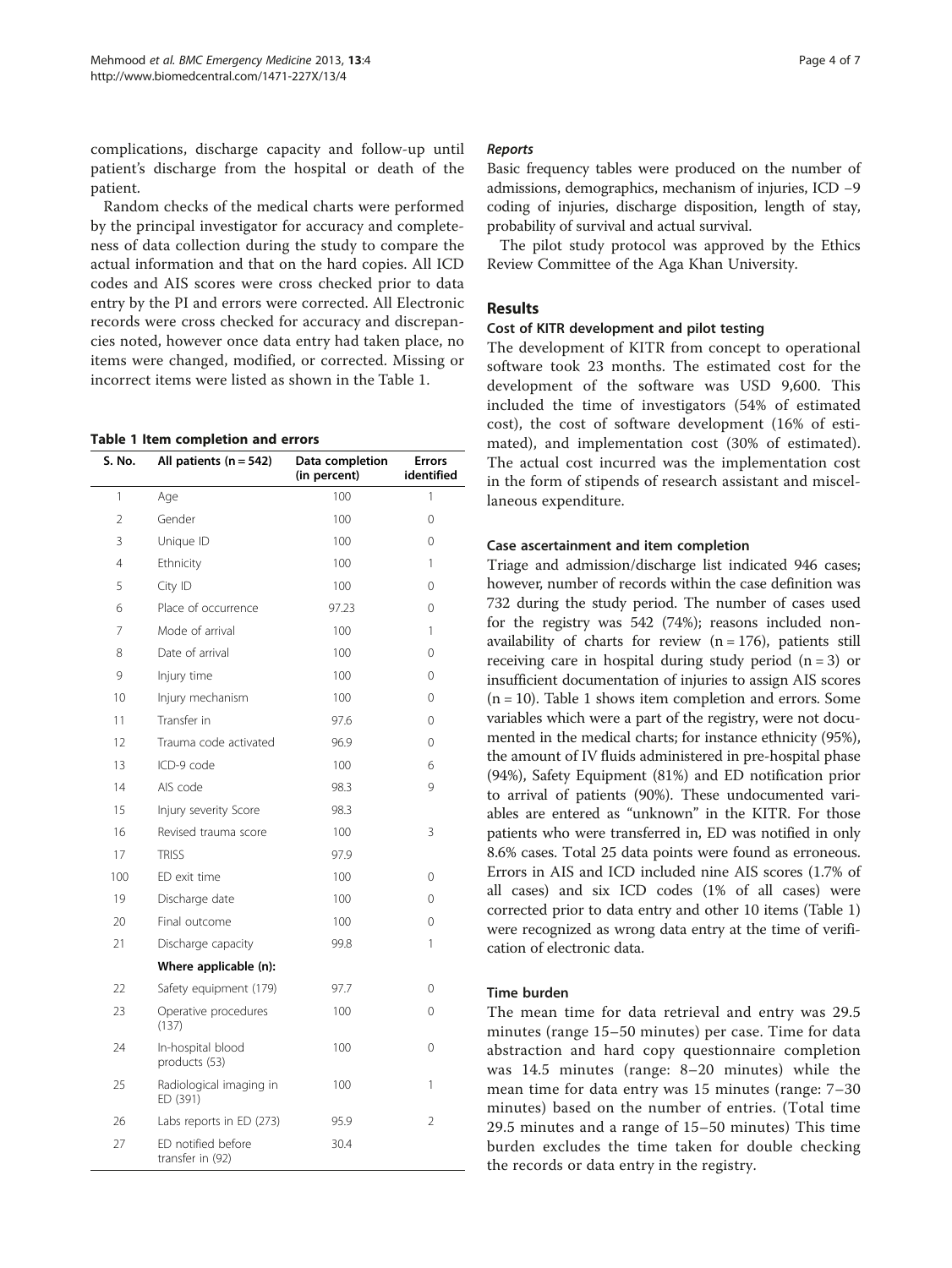#### Patient characteristics and injury mechanism

Table 2 gives demographic details and distribution of injury severity scores (ISS). Mean age of the victims were 27 years (range: 1–89 years) and males represented a higher proportion of recorded cases in all age groups  $(n = 394; 72.6\%)$ . The most common mechanisms of injury were fall (37%), motor vehicle crash (33%), and gunshot injuries (7%). Miscellaneous injuries (16%) included sports injuries, assault with blunt object, bites and occupational injuries.

#### Injury severity and survival analysis

Many patients presented with multiple injuries located in more than one anatomical region; therefore 1155 injuries were recorded in KITR from 542 cases. The most common injuries included head, face and upper extremity injuries (Figure 3).

As shown in Table 2, 82% of the patients in our sample had an Injury Severity Score of ≤9 categorized as mild, 9% had ISS: 9–15 classified as moderate injuries, 7% had ISS between 16–25, and only 2% had ISS of >25 representing critical injuries. 2.6% of patients had a probability of survival of less than 50% (Table 3). Eight patients (1.47%) died; five of those who died had a probability of survival of <50%. Disability at the time of discharge was recorded as per clinicians' assessment in the medical charts. More than half of the patients ( $n = 287$ ) had no disability at the time of discharge from the hospital, 245 (45.2%) had temporary disability, and 10 (1.84%) had permanent disability at the time of discharge.

#### Quality indicators

The registry was capable of generating quality indicators, such as pre-hospital delay, ED length of stay, length of stay in hospital, disposition from ED as well as predicted and actual survival. Although pre-hospital time in 81% of cases was less than 4 hours (range: 10 minutes to 28 hours), the

Table 2 Demographic details of captured cases in KITR according to ISS

| .,               |                             |    |              |  |  |  |
|------------------|-----------------------------|----|--------------|--|--|--|
| <b>Variables</b> | Injury severity score (ISS) |    | <b>Total</b> |  |  |  |
|                  | $\leq$ 9                    | >9 |              |  |  |  |
| Gender           |                             |    |              |  |  |  |
| Male             | 307                         | 87 | 394          |  |  |  |
| Female           | 140                         | 8  | 148          |  |  |  |
| Age Group        |                             |    |              |  |  |  |
| under 15         | 155                         | 9  | 164          |  |  |  |
| $15 - 29$        | 123                         | 33 | 156          |  |  |  |
| $30 - 44$        | 34                          | 24 | 58           |  |  |  |
| $45 - 64$        | 51                          | 24 | 75           |  |  |  |
| more than 64     | 24                          | 5  | 29           |  |  |  |
| <b>Total</b>     | 447                         | 95 | 542          |  |  |  |



large variability of pre-hospital time can be attributed to inter-facility transfers. Over 80% of patients were either transferred to in-patient units or discharged from the ED in ≤ 8 hours.

# **Discussion**

This paper describes the three main steps for trauma registry implementation in a developing country; a- the process of development of the registry; b- affordability of its development and implementation and c- the challenges of the implementation of the software. The team of trauma experts and software developers took almost 2 years with a direct cost of USD: 9,600 to develop a functional trauma registry. The most critical test of the success of

#### Table 3 Summary of patient outcomes ( $n = 542$ ) from pilot test of KITR

| Outcomes                                         | Score                            |  |
|--------------------------------------------------|----------------------------------|--|
| Mean Injury severity score (ISS)                 | 4.99 (Range 0-38)                |  |
| Mean Trauma/ Injury severity score<br>$(TRISS)*$ | 96.62%                           |  |
| Number of patients with TRISS $\leq 50$          | 14                               |  |
| Number of patients with TRISS $> 50$             | 528                              |  |
| Expired                                          | 8                                |  |
| Total time in ED (in hours)                      | <b>Number of patients</b><br>(%) |  |
| Less than 1                                      | 72                               |  |
| From $1 - 8$                                     | 363                              |  |
| From $8 - 24$                                    | 71                               |  |
| More than 24                                     | 36                               |  |
| Injury to Hospital Time (in hours)               | <b>Number of patients</b><br>(%) |  |
| I ess than 4                                     | 441                              |  |
| From $4 - 8$                                     | 43                               |  |
| From $8 - 24$                                    | 50                               |  |
| More than 24                                     | 8                                |  |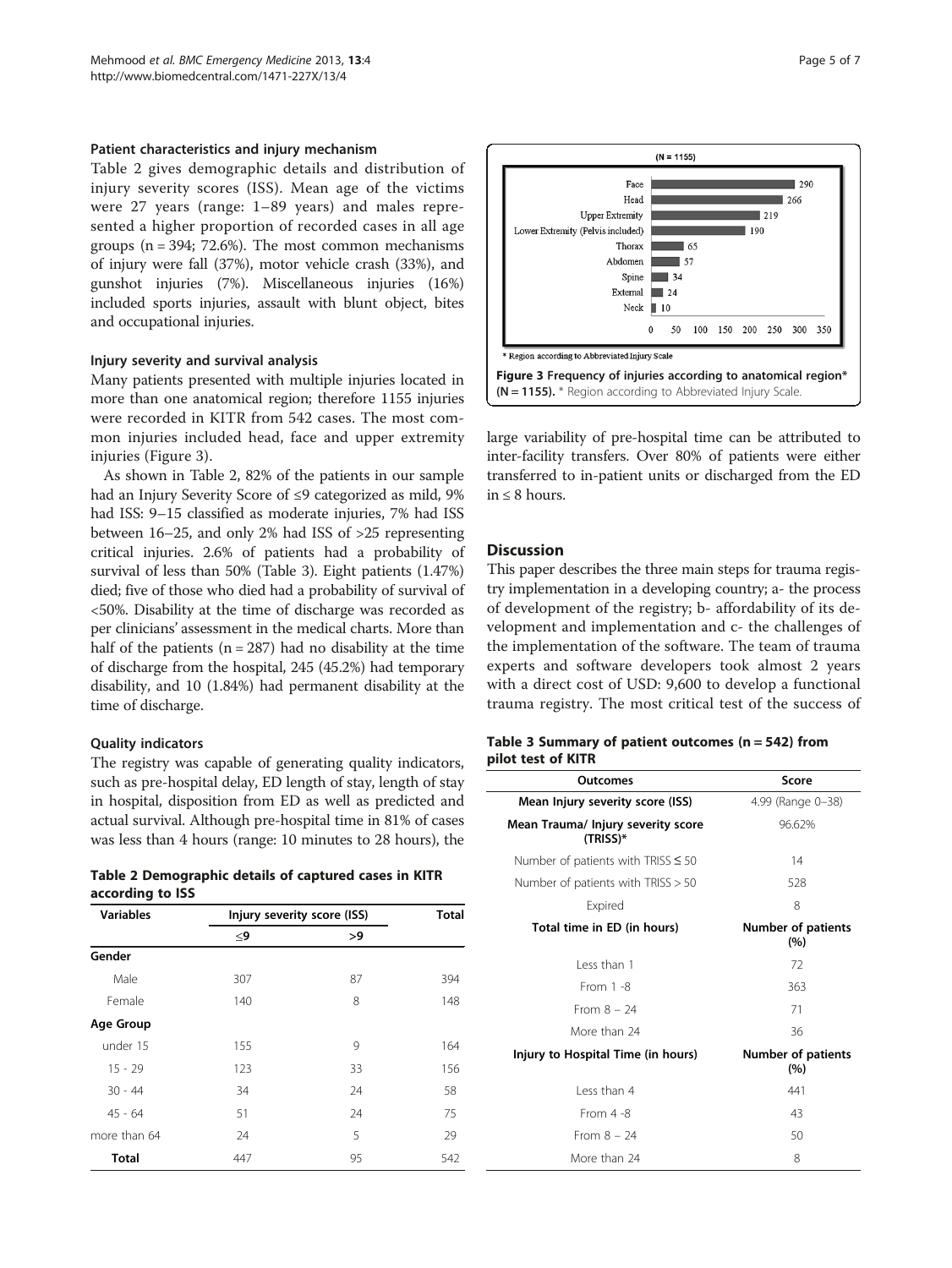the effort was in the implementation of the registry in a real hospital based patient care scenario.

There is limited literature on TRs in developing countries [\[23-25](#page-6-0)]. Kampala Trauma Registry was developed to establish an injury surveillance system in Uganda [[23](#page-6-0)]. This was a paper based data collection system and attempted to demonstrate the feasibility of a trauma registry in limited resource setting. There was no electronic software and survival analysis was based on Kampala Trauma score (KTS). Similarly, a pilot test of trauma registry was undertaken in Haiti, utilizing a paper form for data collection and Epi Info $^{\circledR}$  for data entry and analysis [[24](#page-6-0)]. The registry variables included mechanism of injury, Glasgow coma score, body region, treatment and investigations but did not anatomical injury scores. The Cape Town Trauma Registry was designed for middle-income setting with a spatial distribution of injury events using GIS mapping, for injury surveillance and control [\[25\]](#page-6-0). The above examples are registries with serve as injury surveillance systems and focus on systematic data collection and analysis, with intent to defining issues in implementing a trauma registry in a low income setting. Other examples from LMIC attempted survival outcome comparison with the US Major Trauma Outcome Study [[26](#page-6-0)] or creation of a database to record a particular type of injuries [[27\]](#page-6-0). A recent report from a high-income country in the Middle East described the process of converting a single centre registry into a multicenter database, which is hard to replicate in low-income settings [[28](#page-6-0)].

Similar to other settings, we found four critical success factors for the implementation of trauma registry in our hospital. 1- The fundamental importance of good patient records, patient identification and documentation of all relevant information cannot be overstated. In settings with a paper-based health information system, there would be a need for creating a process of patient identification, data collection and follow-up. The most effective strategy to identify patients post-hoc in our settings was the ED triage where a system of identifying and separating trauma patients was likely to lead to most capture. 2- Training of personnel and availability of technical support to the staff [[1,3](#page-6-0),[7](#page-6-0)]. 3- A third prerequisite is sustainable funding, which is by far the most common reason for the lack of a long-term implementation plan for a registry [\[1,3,7,12](#page-6-0)]. 4- Finally, one of the most important factors which alone can impact these barriers is institutional buy-in from senior hospital management. This provides an impetus for enhancing the quality of trauma care, improves motivation and participation of the care providers, ensures confidentiality of data and protects from medico-legal aspects of providing care to the injured [[12](#page-6-0),[23](#page-6-0)-[25,29\]](#page-6-0).

Data abstraction and case ascertainment from this pilot revealed some important factors which will impact the process of implementation at a larger scale. The

coordinator based implementation model did not include direct contact with patients, attendants or health care providers. Potentially it may result in loss of information of some variables which are supposed to be a part of medical records, as in our experience. In those settings where electronic health records are not available, access to medical records can be difficult. The alternative method of provider based data collection may ensure a higher level of completeness but in high volume facilities this could be challenging and more expensive.

#### Limitations

The study was done in a single tertiary-care academic institution with a electronic health information system, trauma team and round-the-clock availability of computed tomography (CT) and other diagnostic modalities. This setting may not reflect the reality of all private or public tertiary-care centres in Pakistan or in other developing countries. Wider, multi centre implementation studies would be needed to improve the data collection system and the implementation process.

#### Conclusion

KITR is the first electronic trauma registry in Pakistan developed with local resources. This registry was able to generate surveillance data such as mechanism of injuries, burden of severe injuries and quality indicators such as length of stay in ED, injury to arrival delay, injury severity and survival probability. To make the data collection process more effective, provider based data collection or making a standardized data collection tool a part of medical records will be helpful.

#### Competing interests

There are no competing interests.

#### Authors' contributions

AM and JAR conceptualized the pilot of the registry and developed its study design. AM was involved directly in the development of the registry. SK helped with data collection, data entry and analysis. AM wrote the first draft and all the revisions. JAR, AAH and EJM provided critical review of the manuscript. All authors read and approved the final manuscript.

#### Acknowledgement

This work was partly funded by NIH- Fogarty JHU-AKU grant through International Collaborative Trauma and Injury Research and Training (ICTIRT) program. AM, JAR, EJM and AAH are partly supported by the NIH grant #D43TW007292 (CFDA: 93.989). We acknowledge the contribution of Ms. Saleha Raza and Ms. Nida Mumtaz as the software developers in our project, and Drs. Kiran Ejaz and Mehwish Mehboob during development of Karachi Trauma Registry (KITR).

#### Author details

<sup>1</sup> Department of Emergency Medicine, Aga Khan University, Karachi, Pakistan. 2 Bloomberg School of Public Health, John Hopkins University, Baltimore, USA. <sup>3</sup>Johns Hopkins International Injury Research Unit, Bloomberg School of Public Health, Baltimore, USA.

Received: 19 January 2012 Accepted: 13 March 2013 Published: 21 March 2013